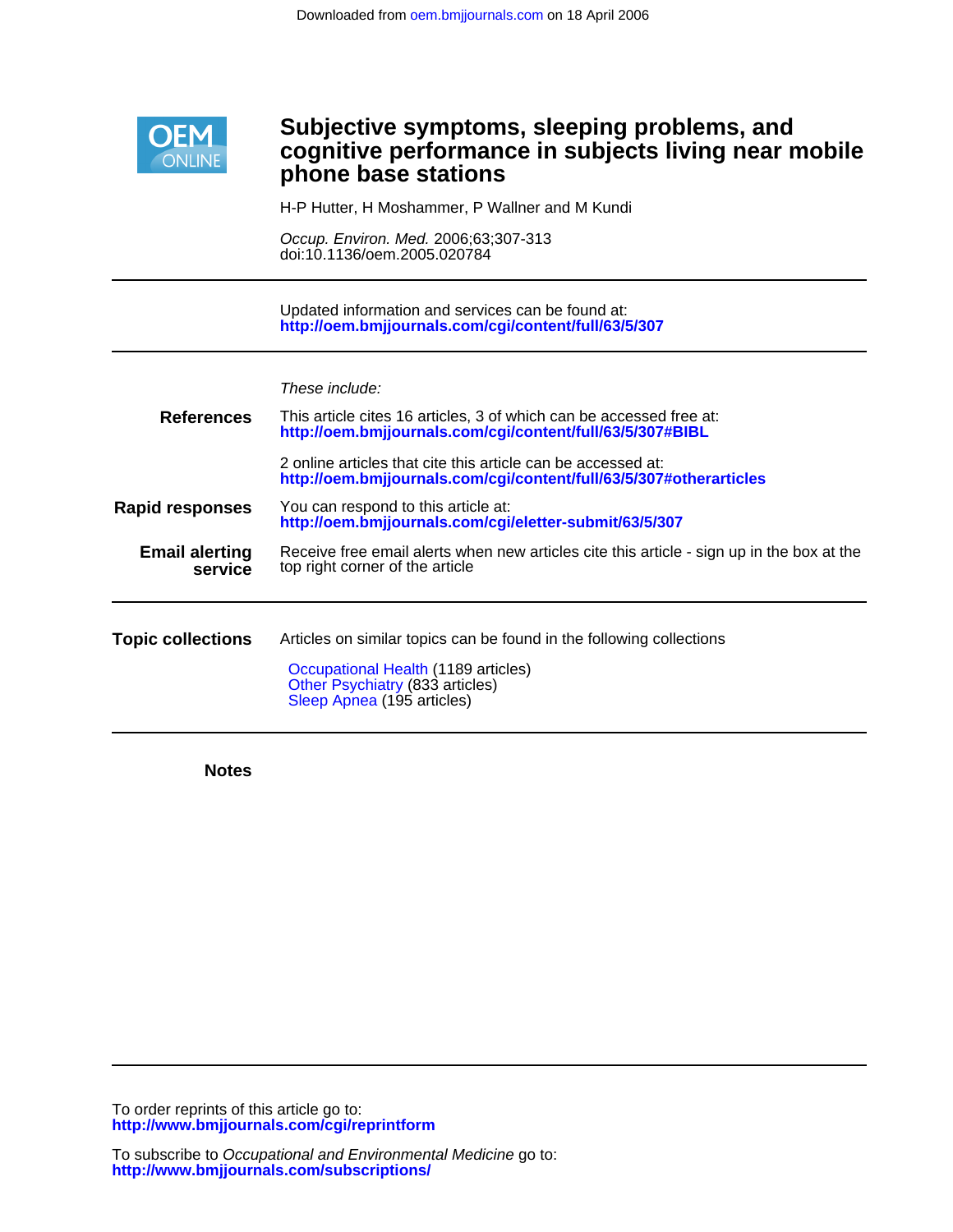# ORIGINAL ARTICLE

# Subjective symptoms, sleeping problems, and cognitive performance in subjects living near mobile phone base stations

............................................................... ............................................................... .

# H-P Hutter, H Moshammer, P Wallner, M Kundi

Occup Environ Med 2006;63:307–313. doi: 10.1136/oem.2005.020784

Background: The erection of mobile telephone base stations in inhabited areas has raised concerns about possible health effects caused by emitted microwaves.

Methods: In a cross-sectional study of randomly selected inhabitants living in urban and rural areas for more than one year near to 10 selected base stations, 365 subjects were investigated. Several cognitive tests were performed, and wellbeing and sleep quality were assessed. Field strength of high-frequency electromagnetic fields (HF-EMF) was measured in the bedrooms of 336 households.

See end of article for authors' affiliations .......................

Correspondence to: Dr H-P Hutter, Institute of Environmental Health, Medical University of Vienna, Kinderspitalgasse 15, A-1095 Vienna, Austria; hans-peter. hutter@univie.ac.at

**Accepted** 

11 November 2005 ....................... Results: Total HF-EMF and exposure related to mobile telecommunication were far below recommended levels (max. 4.1 mW/m<sup>2</sup>). Distance from antennae was 24–600 m in the rural area and 20–250 m in the urban area. Average power density was slightly higher in the rural area (0.05 mW/m<sup>2</sup>) than in the urban area (0.02 mW/m<sup>2</sup>). Despite the influence of confounding variables, including fear of adverse effects from exposure to HF-EMF from the base station, there was a significant relation of some symptoms to measured power density; this was highest for headaches. Perceptual speed increased, while accuracy decreased insignificantly with increasing exposure levels. There was no significant effect on sleep quality. Conclusion: Despite very low exposure to HF-EMF, effects on wellbeing and performance cannot be ruled out, as shown by recently obtained experimental results; however, mechanisms of action at these low levels are unknown.

and-held cellular telephones were introduced in the<br>early 1980s. Due to the relatively high microwave<br>exposure for users while they are on the telephone, the<br>potential boath offects of mobile phones have been studied early 1980s. Due to the relatively high microwave potential health effects of mobile phones have been studied in recent years. However, exposure to the much lower emissions from mobile phone base stations has been neglected. There have been only two observational pilot investigations, $1-2$  and one experimental study.<sup>3</sup>

The World Health Organisation  $(WHO)^4$  has recently recommended investigating the effects of exposure to emissions from mobile phone base stations to address public concerns.

It has often been argued that if there are detrimental long term effects from high-frequency electromagnetic fields (HF-EMF) as transmitted by mobile phone base stations, then such effects should have been found near powerful radio and television transmitters. This argument is invalid as: (1) there are very few studies on effects from radio and TV transmitters, ecological and cluster studies on cancer, $5-10$ and studies on sleep and other endpoints; $11-12$  (2) the results of these studies are compatible with the assumption of a moderately elevated risk; and (3) emissions from base stations differ substantially from those of other sources of HF-EMF.

There are numerous reports from physicians that base stations are associated with a number of health symptoms in neighbours. However, these symptoms might be due to fear about negative effects. Nevertheless there is evidence that long term, low level exposure to HF-EMF may result in a number of symptoms (for example, headaches, fatigue, sleep disorders, memory impairments),<sup>13</sup> attributed as microwave sickness syndrome.<sup>14</sup>

This study investigated the relation between exposure from mobile telecommunication and other sources of HF-EMFs and the associations between exposure and symptoms.

#### METHODS

#### Selection of base stations

The study covers urban as well as rural areas in Austria. The city of Vienna was selected as the urban area while villages in Carinthia represented the rural areas. Two network providers were each asked to identify about five base stations within both regions that fulfilled the following requirements:

- The antenna must have been operating for at least two years
- There had been no protests by neighbours against the base station
- There was no other base station nearby (this could only be achieved in rural areas)
- Transmission was preferably only in the 900 MHz band.

Twenty one base stations were specified, from which 10 were selected for the study based on inspection of the local conditions (population density, other sources of exposure).

#### Selection of study area and participants

Data from the 10 selected antenna locations, including the antenna diagram, were provided by the network companies. In order to ensure a sufficient gradient of exposure, these data were used to define the study area around the selected base station. The investigation was carried out by trained students and a medical technical assistant in Carinthia and

Abbreviations: ANCOVA, analysis of covariance; BCCH, broadcast channel; CI, confidence interval; GSM, global system for mobile telecommunication; HF-EMF, high-frequency electromagnetic fields; MHz, megahertz; POR, prevalence odds ratio; SAR, specific (energy) absorption rate; SD, standard deviation; TDMA, time division multiple access; WHO, World Health Organisation

307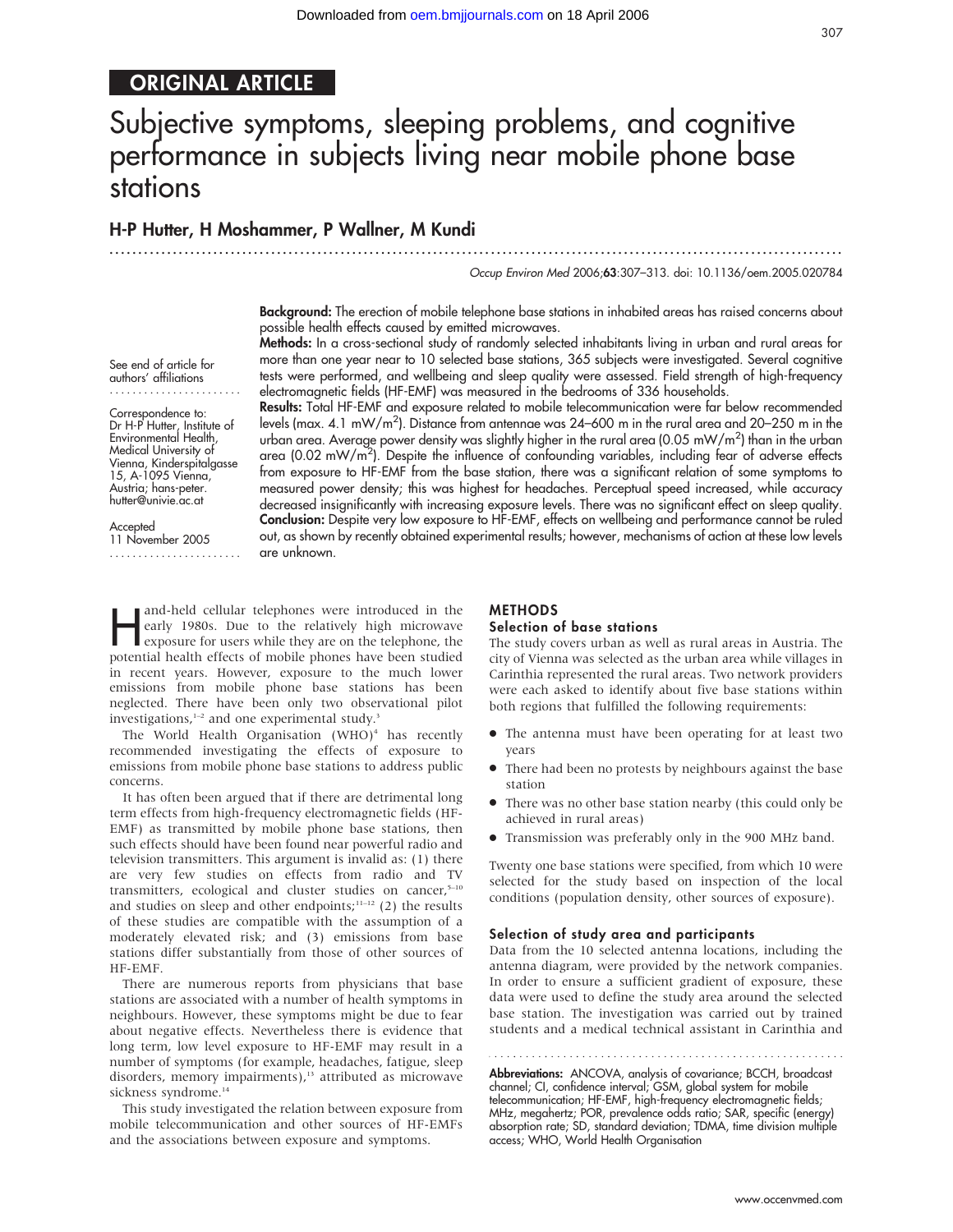|                    | Exposure category $(mW/m2)$ |             |            |         |
|--------------------|-----------------------------|-------------|------------|---------|
|                    | < 0.1                       | $0.1 - 0.5$ | >0.5       | p value |
| Age                | 45 (SD 16)                  | 40 (SD 14)  | 44 (SD 15) | 0.390   |
| Females            | 60%                         | 58%         | 56%        | 0.829   |
| Years of residence | 19 (SD 16)                  | 17 (SD 13)  | 20 (SD 16) | 0.403   |
| Hours at home      | 10 (SD 5)                   | 10 (SD 4)   | 10 (SD 5)  | 0.413   |
| Employed           | 56%                         | 60%         | 61%        | 0.689   |
| Urban residence    | 55%                         | 42%         | 49%        | 0.171   |
| Education $>$ 12 y | 42%                         | 38%         | 40%        | 0.784   |
| Mobile phone use   | 75%                         | 77%         | 78%        | 0.866   |

Vienna. Based on power calculations, the projected number was 36 subjects for each of the 10 locations.

In Vienna, households were randomly selected from telephone register entries. Subjects were contacted by telephone. If after three attempts no contact could be achieved, the next entry in the telephone list was chosen. Subjects were told that the relationship between environmental factors and health would be investigated. They had to be older than 18 years, have been living in their present house for at least one year, and been staying there for a minimum of eight hours a day on average. Refusal was slightly above 40% and mainly due to time constraints. On acceptance of participation an appointment was made for a visit. In Carinthia the procedure was different because no clear relation of address to study area could be ensured (houses are not always numbered consecutively). Therefore a random selection of houses based on the site plan was performed. Investigators contacted subjects directly in their homes. In the case of acceptance, either an appointment for the investigation was made or it was carried out immediately. Rate of refusal was somewhat lower than in the urban area (32%). On contact, gender, age, and duration of residence in their present house (eligibility criteria) were registered. Nonparticipants were insignificantly more frequently males (47%  $v$  41%) and significantly younger (40  $v$  44 years), and had a significantly shorter time living in their present house (13  $\nu$ ) 16 years).

#### Data collection and measurements

All investigations were done in the homes of the subjects using a laptop computer. Performance tests as well as questionnaires were presented along with instructions on the screen. Handling was so simple that after a short introduction all subjects were able to fulfil the tasks without further assistance by the investigators. The investigation consisted of the following:

- Sociodemographic data, sources of EMF exposure within the household, regular use of mobile telephones.
- Evaluation of environmental quality, subjective scaling of the impact different environmental factors could have on the health of the subjects. Among the items listed were traffic noise, particulate matter, and mobile phone base station. Assumed impact was rated on a five point scale from  $0 =$  not at all, to  $4 =$  very strong impact.
- $\bullet$  Subjective scaling of symptoms (Zerssen scale).<sup>15</sup> Symptoms were rated on a four point scale from  $0 = not$ at all, to  $3 =$  strong. Symptoms of special interest were headaches, symptoms of exhaustion, and circulatory symptoms (see table 4). For analysis, ratings were dichotomised (0/1–3).
- N Investigation of sleeping problems (Pittsburgh sleeping scale).16 Problems falling asleep and staying asleep were rated by the participants on a frequency scale ranging from never to more than 3 days a week. The global index is

|                             | Exposure category $(mW/m2)$ |                |                |         |  |
|-----------------------------|-----------------------------|----------------|----------------|---------|--|
| <b>Test</b>                 | < 0.1                       | $0.1 - 0.5$    | >0.5           | p value |  |
| Memory                      |                             |                |                |         |  |
| Immediate memory*           | 6.2(1.4)                    | 5.6(1.4)       | 5.9(1.5)       | 0.166   |  |
| Short term memory (1 min)t  | 29.1(4.3)                   | 29.5(4.1)      | 29.3(3.9)      | 0.354   |  |
| Short term memory (5 min)t  | 33.9(2.9)                   | 33.1(3.1)      | 34.0(1.9)      | 0.761   |  |
| Short term memory (15 min)+ | 33.4(2.9)                   | 33.6(2.4)      | 33.7(2.0)      | 0.883   |  |
| $d'$ (1 min) $\pm$          | 0.87(0.48)                  | 0.88(0.42)     | 0.86(0.41)     | 0.737   |  |
| $d'$ (5 min) $\pm$          | 1.54(0.39)                  | 1.48(0.62)     | 1.53(0.32)     | 0.579   |  |
| $d'$ (15 min) $\ddagger$    | 1.56(0.39)                  | 1.54(0.32)     | 1.62(0.27)     | 0.198   |  |
| $\ln \beta$ (1 min) §       | $-0.34(0.45)$               | $-0.19$ (0.32) | $-0.29$ (0.30) | 0.235   |  |
| $\ln \beta$ (5 min) §       | $-1.09$ (0.58)              | $-1.11(0.72)$  | $-1.04(0.54)$  | 0.605   |  |
| $\ln \beta$ (15 min) §      | $-1.36(0.53)$               | $-1.21$ (0.52) | $-1.47(0.53)$  | 0.095   |  |
| Perceptual speed            |                             |                |                |         |  |
| Speed score (sec)           | 4.3(0.9)                    | 4.0(1.1)       | 3.8(1.0)       | 0.061   |  |
| Items solved (max. 8)       | 4.6(2.4)                    | 4.1(2.3)       | 4.1(2.5)       | 0.147   |  |
| Choice reaction task        |                             |                |                |         |  |
| Reaction time (msec)        | 582 (217)                   | 511 (139)      | 585 (244)      | 0.485   |  |

Results expressed as mean (SD).

p values for exposure factor are shown.

\*Highest number of correctly reproduced digits.

-Number of correctly identified items (sum of correct detections (from 20) and correct rejections (from 20

distraction items)).

`d-prime from signal detection analysis.

§Natural logarithm of detection bias beta.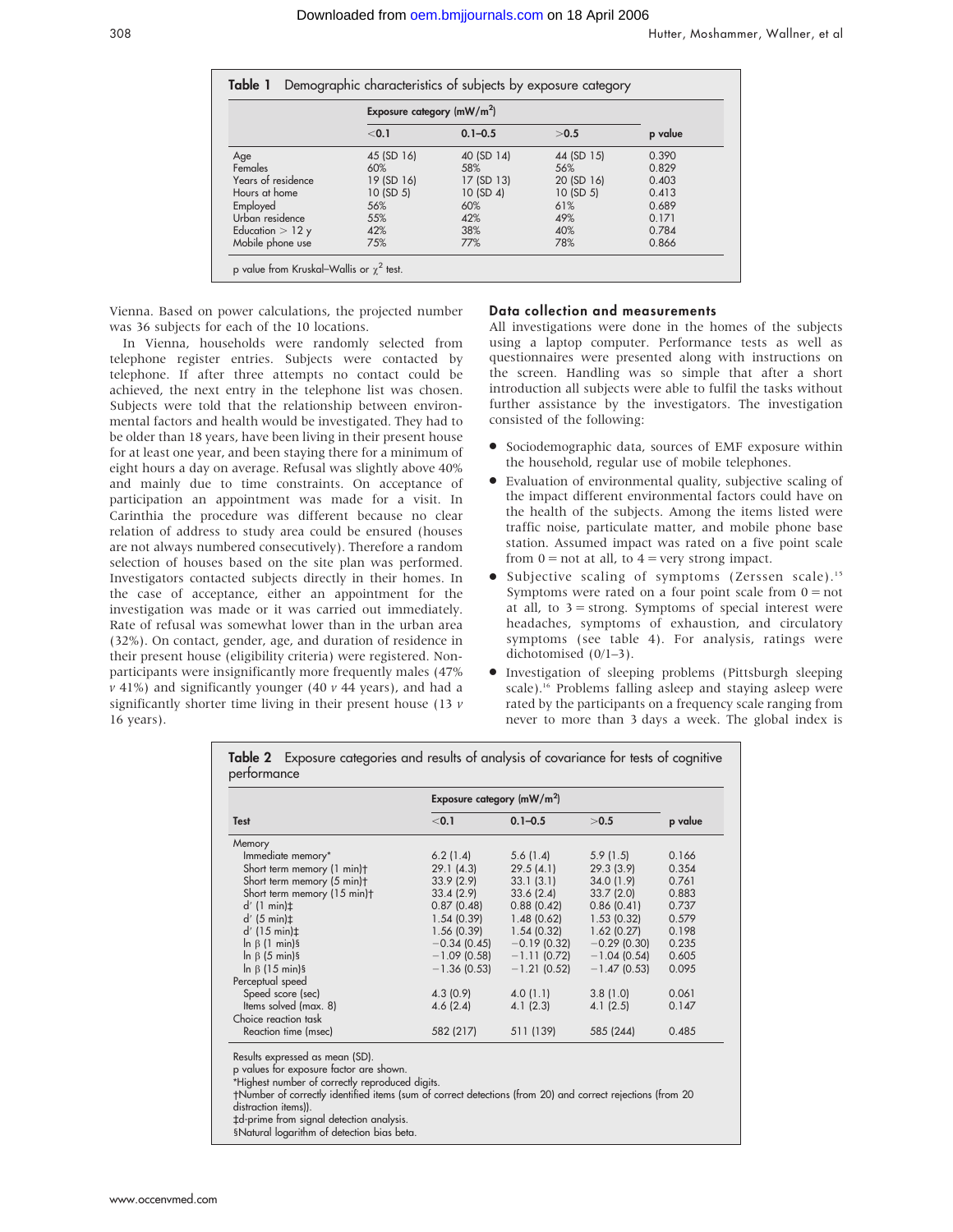computed as the sum of seven sub-scales (see table 5) with each component scored 0 to 3 (higher score indicates greater problems).

- Cognitive performance.
	- Memory tasks consisted of a short term memory test using 1–10 digit numbers that had to be reproduced immediately after presentation. The score was defined as the highest number of digits correctly reproduced. The assessment of medium term memory was based on 20 simple everyday objects in silhouette drawings presented together for 30 seconds on the screen. After 1, 5, and 15 minutes these items together with 20 distraction items (different for the three tests) were presented in random sequence, one at a time, and the subjects had to decide whether or not the picture was among those presented. Each response was followed by immediate feedback. After each test all objects were again presented for 15 seconds. The score was defined as the number of correct responses. In addition, dprime and response bias (beta) from signal detection analysis were computed (d-prime is the normalised distance between the signal and noise answer distributions, the higher the d-prime, the less likely is confusion between target and distraction items; beta measures the bias to respond ''yes'' whether it is a target or distraction item).
	- The choice reaction task consisted of a random sequence of squares of three different colours (red, green, and yellow) appearing at random locations on the screen. Subjects had to react as fast as possible by pressing a specified button for each colour. The score was defined as the average correct reaction time across 25 trials.
	- Perceptual speed was tested by presenting two series of 10 letters (''meaningless words'') that differed at exactly one position. Eight of these double series were presented in random sequence. Subjects had to find the differing letter under time constraints (maximum 6 seconds) and place a cursor below it. These position varied between the 3rd and 7th letters. Score was defined as the average time to achieve the correct solution. In addition, the number of items solved within the time window was computed.

After completion of the questionnaires and tests, dates were arranged for exposure measurements. Measurements of high frequency EMFs were done by a specialist from a certified centre in Vienna (TGM). A biconic field probe (PBA 10200, ARC Seibersdorf) was used connected to a spectrum analyser (FSP, Rhode & Schwarz). Measurements were performed in the bedroom (this being typically the only place in the house where people consistently spend many hours a day). As exposure may vary at this location, in addition to the sum of power densities across all mobile phone frequencies, the maximum exposure from the base station was computed based on measurements of broadcast channels. Broadcast channels (BCCH) operate all the time at maximum power with all time slots occupied. Hence multiplication of measurements of BCCH by the ratio of the sum of the power of all channels to that of the BCCH results in maximum possible exposure level, while the sum of BCCH measurements gives the minimum. The former is the result of all channels operating at maximum power with all time slots occupied, while the latter occurs if no traffic channel is active.

Distance from the antenna was calculated based on the coordinates of the measurement location and the base station. It ranged between 24 m and 600 m in rural areas and between 20 m and 250 m in urban areas. The smaller

range in the latter was due to the vicinity of other base stations and the shadowing effect of high buildings.

#### **Subjects**

In total, 365 subjects were investigated (185 in Vienna and 180 in Carinthia). In some cases EMF measurements were not possible due to the absence of the inhabitants at the arranged date. Therefore, only data from 336 subjects could finally be evaluated.

Subjects were between 18 and 91 years of age (mean 44, SD 16 years). Fifty nine per cent were female. Average duration of residence in the house was 19 (SD 16) years, and subjects stayed for 10 (SD 5) hours a day in the immediate neighbourhood. Overall, six subjects occupied the place only after erection of the base station. All subjects slept normally at home.

## Statistical analysis

Statistical evaluation of exposure from the base stations was done by analysis of covariance (ANCOVA) for components of the Pittsburgh Sleeping Scale and performance measurements, and by logistic regression analysis for subjective symptoms based on the following procedure. First the maximal power density estimates from base station frequencies were classified into three groups:  $\leq 0.1$  mW/m<sup>2</sup> (approximately up to median),  $0.1-0.5$  mW/m<sup>2</sup> (between median and 3rd quartile), and  $>$ 0.5 mW/m<sup>2</sup>. Originally it was planned to define four exposure categories based on quartiles. However, it turned out that the level of exposure was too low for the two lowest exposure categories to be meaningfully discriminated and consequently these categories were combined. Average exposure levels were 0.04  $\text{mW/m}^2$ , 0.23  $\text{mW/m}^2$ , and 1.3 mW/m<sup>2</sup>, respectively. Exposure level, area (rural  $\nu$  urban), and interaction were included as fixed factors, age, sex, regular use of a mobile telephone, and the subjective rating of negative consequences of the base station on health were used as covariables. Normality was assessed by Kolmogorov– Smirnov tests using Lilliefors p values, homogeneity of variance by Levene's tests. For all analyses the model with separate slopes was first tested. If none of the interactions with fix factors were significant at the 10% level, the model with homogenous slopes was computed. In addition, homogeneity of variance–covariance matrices of covariables and dependent variables across groups was tested by Box M tests. Unconditional logistic regression was performed using the same covariables. For all tests a p value below 0.05 was considered significant. No correction for multiple testing was applied.

#### RESULTS

Table 1 gives an overview of features of participants across exposure categories. Although none of the variables reached statistical significance, the somewhat higher proportion of subjects from the urban area in the lowest exposure category should be noted.

Exposure to high frequency EMFs was generally low and ranged from 0.0002 to 1.4 mW/m<sup>2</sup> for all frequencies between 80 MHz and 2 GHz; the greater portion of that exposure was from mobile telecommunications (geometric mean 73%), which was between 0.00001 and 1.4 mW/m<sup>2</sup>. Maximum levels were between 0.00002 and 4.1 mW/m<sup>2</sup>. Overall 5% of the estimated maximum exposure levels were above 1 mW/ m<sup>2</sup>. Average exposure levels were slightly higher in the rural area  $(0.05*/7.6 \text{ mW/m}^2)$  than in the urban area  $(0.02*)$ 7.1  $\text{mW/m}^2$ ).

Most subjects expressed no strong concerns about adverse health effects of the base station. In the urban and rural test areas, 65% and 61% respectively stated no concerns at all.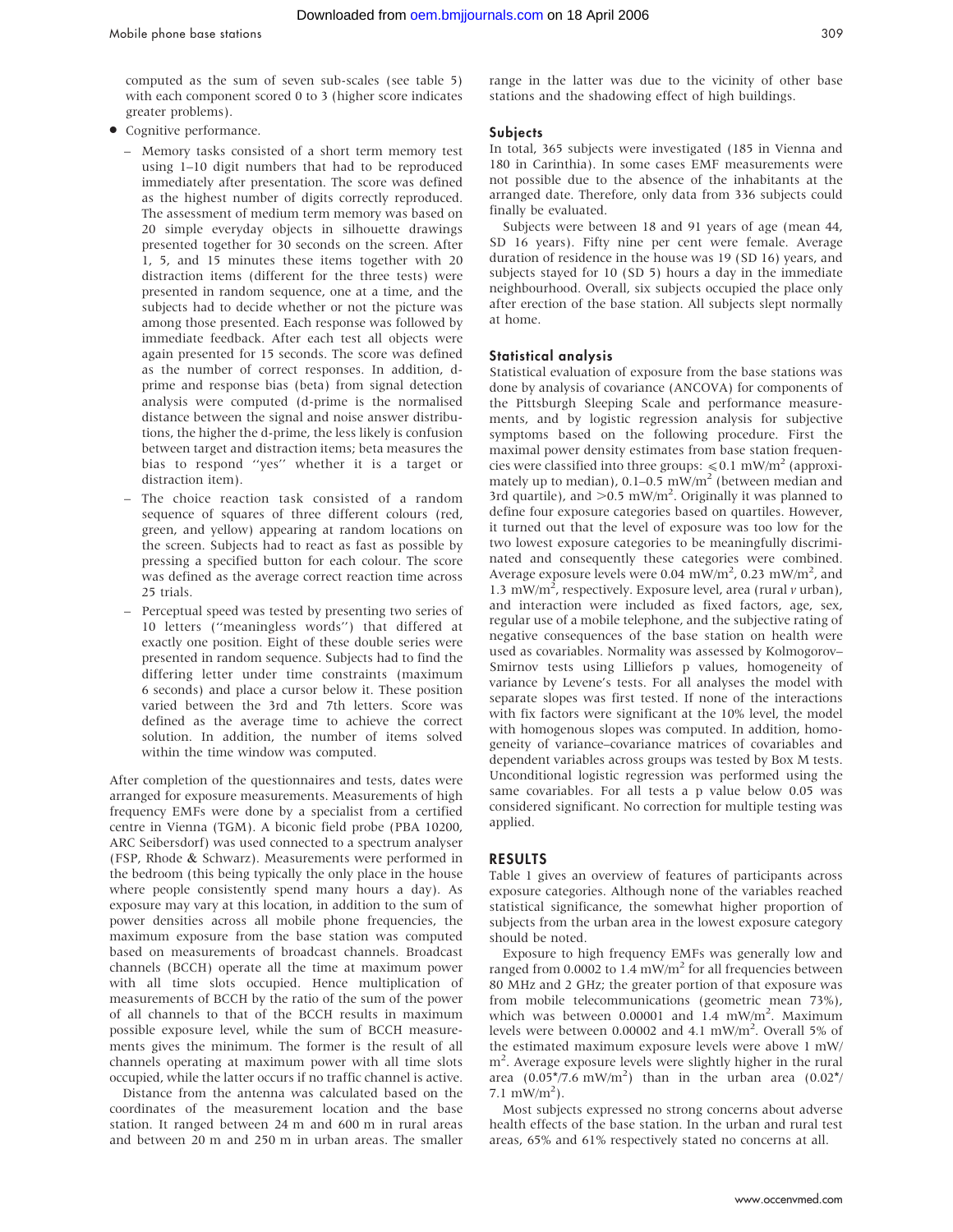Table 3 Detailed results of analysis of covariance for speed score of perceptual speed as

| Source of variation |                             | df             | <b>MSQ</b> | F value | p value |
|---------------------|-----------------------------|----------------|------------|---------|---------|
| Covariates          | Combined                    | 4              | 54.980     | 19.721  | 0.000   |
|                     | Concerns about base station |                | 2.618      | 0.939   | 0.333   |
|                     | Age                         |                | 216.469    | 77.648  | 0.000   |
|                     | Sex                         |                | 0.028      | 0.010   | 0.920   |
|                     | Use of mobile phone         |                | 0.803      | 0.288   | 0.592   |
| Main effects        | Combined                    | 3              | 28.562     | 10.245  | 0.000   |
|                     | Area (rural/urban)          |                | 69.948     | 25.090  | 0.000   |
|                     | GSM exposure                | $\overline{2}$ | 7.869      | 2.823   | 0.061   |
| Interaction         |                             | $\overline{2}$ | 0.036      | 0.001   | 0.999   |

Table 2 gives an overview of results from ANCOVA on the different tests of cognitive performance for the exposure factor only; table 3 shows the full results for the test of perceptual speed. For perceptual speed a tendency for faster reaction in the higher exposure category was found. Omitting the three insignificant covariates from analysis resulted in a significant ( $p = 0.009$ ) main effect for exposure. Logistic

regression with the median chosen as a cut-off point was statistically significant. The estimated risk of a value below the median speed score relative to the lowest exposure category was 0.73 (95% CI 0.33 to 1.58) for the second and 0.42 (95% CI 0.18 to 0.98) for the third exposure categories. Accuracy of perceptual speed indicated by number of correct reactions showed the opposite effect, although not

| Symptom                     | <b>Exposure</b><br>category<br>(mW/m <sup>2</sup> ) | $%$ with<br>symptom | Relative risk* | 95% CI        | p value |
|-----------------------------|-----------------------------------------------------|---------------------|----------------|---------------|---------|
| Headaches                   | $\leqslant$ 0.1†                                    | 61                  | 1.00           |               | 0.017   |
|                             | $0.1 - 0.5$                                         | 66                  | 1.36           | $0.62 - 2.99$ |         |
|                             | >0.5                                                | 79                  | 3.06           | $1.22 - 7.67$ |         |
| Vertigo                     | $\leq 0.1$ †                                        | 17                  | 1.00           |               | 0.306   |
|                             | $0.1 - 0.5$                                         | 27                  | 1.27           | $0.50 - 3.22$ |         |
|                             | >0.5                                                | 32                  | 1.54           | $0.68 - 3.50$ |         |
| Palpitations                | $\leqslant$ 0.1†                                    | 26                  | 1.00           |               | 0.444   |
|                             | $0.1 - 0.5$                                         | 32                  | 1.06           | $0.45 - 2.47$ |         |
|                             | >0.5                                                | 38                  | 1.37           | $0.61 - 3.11$ |         |
| Tremor                      | $\leqslant$ 0.1†                                    | 12                  | 1.00           |               | 0.062   |
|                             | $0.1 - 0.5$                                         | 9                   | 0.68           | $0.19 - 2.41$ |         |
|                             | >0.5                                                | 26                  | 2.37           | $0.96 - 5.87$ |         |
| Hot flushes                 | $\leqslant$ 0.1†                                    | 32                  | 1.00           |               | 0.739   |
|                             | $0.1 - 0.5$                                         | 26                  | 0.90           | $0.39 - 2.09$ |         |
|                             | >0.5                                                | 26                  | 0.87           | $0.37 - 2.01$ |         |
| Sweating                    | $\le 0.1$ †                                         | 34                  | 1.00           |               | 0.455   |
|                             | $0.1 - 0.5$                                         | 38                  | 1.05           | $0.47 - 2.32$ |         |
|                             | >0.5                                                | 40                  | 1.35           | $0.61 - 2.97$ |         |
| Cold hands or feet          | $\leqslant$ 0.1†                                    | 40                  | 1.00           |               | 0.019   |
|                             | $0.1 - 0.5$                                         | 46                  | 1.03           | $0.40 - 2.63$ |         |
|                             | >0.5                                                | 62                  | 2.57           | 1.16-5.67     |         |
| Loss of appetite            | $\leq 0.1$ †                                        | 13                  | 1.00           |               | 0.069   |
|                             | $0.1 - 0.5$                                         | 17                  | 1.23           | $0.42 - 3.57$ |         |
|                             | >0.5                                                | 24                  | 2.40           | $0.93 - 6.18$ |         |
| Loss of energy              | $\leqslant$ 0.1†                                    | 63                  | 1.00           |               | 0.886   |
|                             | $0.1 - 0.5$                                         | 63                  | 1.32           | $0.61 - 2.84$ |         |
|                             | >0.5                                                | 58                  | 1.06           | $0.49 - 2.27$ |         |
| Exhaustion                  | $\leqslant$ 0.1†                                    | 44                  | 1.00           |               | 0.098   |
|                             | $0.1 - 0.5$                                         | 41                  | 0.77           | $0.30 - 2.02$ |         |
|                             | >0.5                                                | 51                  | 2.07           | $0.87 - 4.89$ |         |
| <b>Tiredness</b>            | $\leq 0.1$ †                                        | 64                  | 1.00           |               | 0.258   |
|                             | $0.1 - 0.5$                                         | 89                  | 1.97           | $0.64 - 6.10$ |         |
|                             | >0.5                                                | 88                  | 1.92           | $0.62 - 5.96$ |         |
| Difficulties to concentrate | $\leq 0.1$ †                                        | 60                  | 1.00           |               | 0.035   |
|                             | $0.1 - 0.5$                                         | 64                  | 1.32           | $0.61 - 2.86$ |         |
|                             | >0.5                                                | 76                  | 2.55           | $1.07 - 6.08$ |         |
| Feeling strained            | $\leq 0.1$ †                                        | 44                  | 1.00           |               | 0.450   |
|                             | $0.1 - 0.5$                                         | 51                  | 1.67           | $0.76 - 3.65$ |         |
|                             | >0.5                                                | 40                  | 0.74           | $0.33 - 1.63$ |         |
| Urge for sleep              | $\leqslant$ 0.1†                                    | 47                  | 1.00           |               | 0.630   |
|                             | $0.1 - 0.5$                                         | 54                  | 1.21           | $0.56 - 2.61$ |         |
|                             | >0.5                                                | 51                  | 1.17           | $0.53 - 2.54$ |         |

p values for exposure factor are shown.

\*Adjusted for age, sex, region, regular use of mobile telephone, and fear of adverse effects of the base station. -Reference category.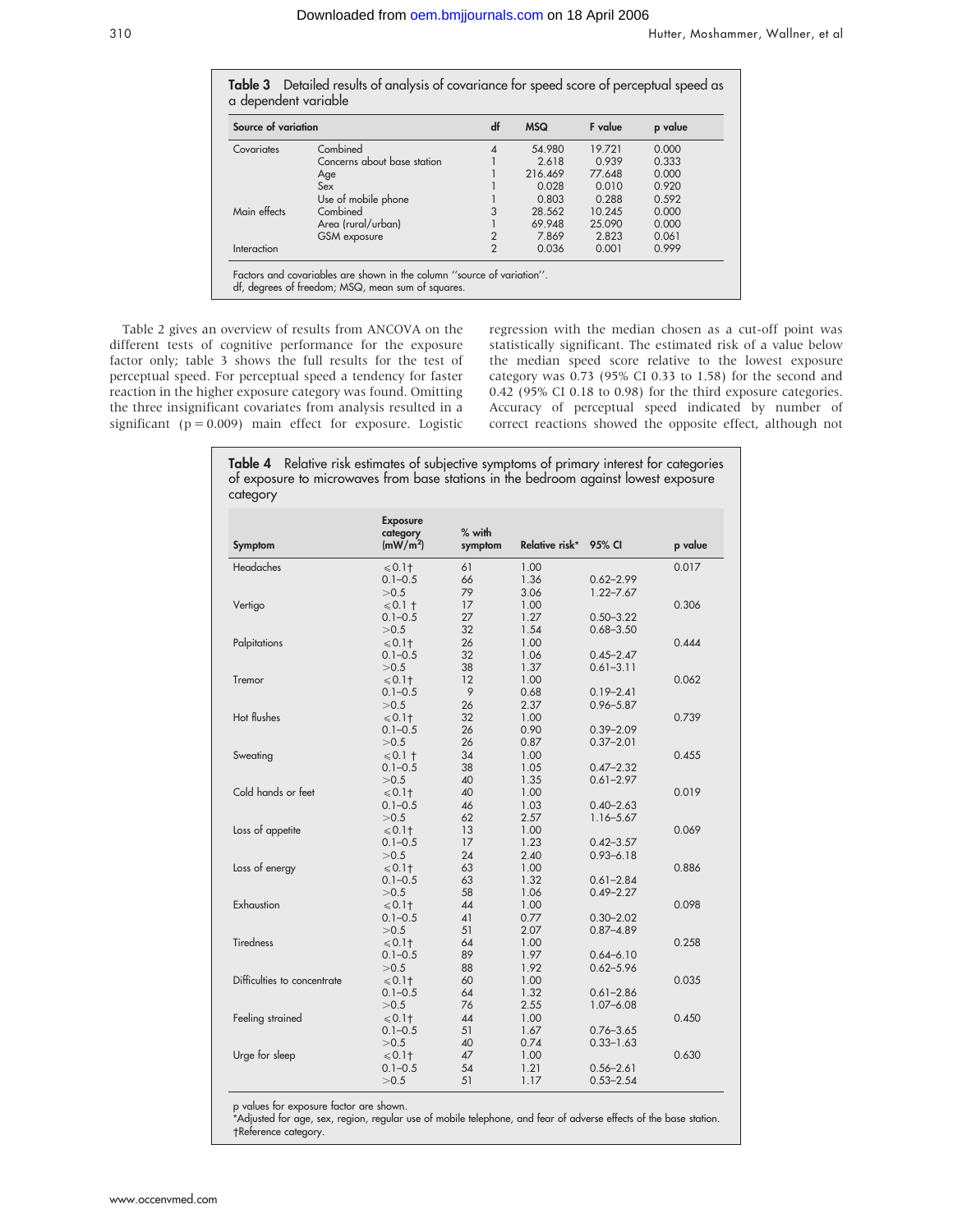Table 5 Results of analysis of covariance for components and global score of the Pittsburgh Sleep Quality Index and logistic regression for ''poor sleepers'' (global score  $>5$ )

|                           | Exposure category $(mW/m2)$ |             |            |         |  |
|---------------------------|-----------------------------|-------------|------------|---------|--|
| Component                 | < 0.1                       | $0.1 - 0.5$ | >0.5       | p value |  |
| Subjective sleep quality  | 0.71(0.79)                  | 0.60(0.77)  | 1.00(0.89) | 0.240   |  |
| Sleep latency             | 0.76(0.93)                  | 0.74(0.95)  | 0.94(0.98) | 0.295   |  |
| Sleep duration            | 1.06 (0.98)                 | 1.14(1.03)  | 1.21(1.09) | 0.504   |  |
| Habitual sleep efficiency | 0.54(0.92)                  | 0.70(0.98)  | 0.74(1.15) | 0.061   |  |
| Sleep disturbances        | 0.92(0.58)                  | 0.91(0.66)  | 0.91(0.62) | 0.338   |  |
| Daytime dysfunction       | $0.66$ (0.75)               | 0.54(0.70)  | 0.82(0.90) | 0.099   |  |
| Sleep medication          | 0.10(0.46)                  | 0.17(0.71)  | 0.21(0.73) | 0.216   |  |
| Global score              | 4.74 (3.52)                 | 4.78 (3.86) | 5.87(4.21) | 0.282   |  |
| Poor sleepers (%)         | 35%                         | 31%         | 41%        | 0.225   |  |

to a significant extent. Hence there is some speed–accuracy trade-off.

For subjective symptoms of primary interest, effects of exposure from the base station are shown in table 4. Many symptoms were more frequent at higher exposure levels; headaches, cold hands or feet, and difficulties in concentrating, and to a lesser degree, tremor, loss of appetite, and feelings of exhaustion showed increased prevalence after correction for confounding factors.

Results for sleep quality are shown in table 5. Two subscales (sleep efficiency and daytime dysfunction) showed indications of poorer sleep at higher exposure categories. A highly significant effect of concerns about negative health implications of the base station was found for overall sleep quality (global score), with poorer quality in those concerned. As expected, age also had a significant influence. Without considering the influence of the subjects' concerns about the base station, the effect of exposure would have been statistically significant. Logistic regression analysis with the median score as a cut-off point showed no pronounced effect of exposure  $(p = 0.131)$ .

## **DISCUSSION**

Mobile phone base stations easily comply with current guidelines (for example, ICNIRP (International Commission on Non-Ionizing Radiation Protection) guidelines).<sup>17</sup> Our measurements show that exposure of the public in the vicinity of base stations is indeed low. However, considering all HF-EMF exposures above 80 MHz, mobile telecommunication is responsible for an average of 73% of these exposures. This is consistent with representative measurements in Sweden<sup>18</sup> and the UK.<sup>19</sup>

The present study was conducted to provide answers to intriguing methodological problems of the epidemiological investigation of base stations.

How is it possible to attribute effects to a specific source of HF-EMF? In study areas, exposure from other sources of HF-EMFs was from distant transmitters and therefore more or less constant. Effects from these exposures will therefore not confound the effects of base stations. As study areas were selected to guarantee a gradient of exposures from base stations, the only relevant contribution to the variance of HF-EMF exposure was from base stations (93% of variance).

Another problem is the time variation of exposure, depending on the number of connected calls (due to the TDMA (time division multiple access) mode of the GSM system). Of course the best approach would be a long term measurement of exposure, or to use personal ''dosimeters''. However, there are no such dosimeters available and long term measurements are not feasible due to economic restrictions as well as problems of compliance. A possible solution is to conduct a short term measurement at a location where subjects are assumed to spend considerable periods of time (we chose the bedroom), analyse the spectrum of exposure, and select the broadcast channels that are operating at constant maximum power. Based on these measurements a range of exposures can be computed. We analysed data based on broad categories so that this categorisation leads to almost equal allocation whether ''average'', minimum, or maximum exposure estimation is used. A broad categorisation was used because of other sources of variance of exposure (like movements of subjects) that cannot be accounted for.

A further problem is the dynamic development of telecommunication networks. For the present study, we selected base stations emitting with unchanged features for

| Source of variation |                             | df                       | <b>MSQ</b> | <b>F</b> value | p value |
|---------------------|-----------------------------|--------------------------|------------|----------------|---------|
| Covariates          | Combined                    | $\boldsymbol{\varDelta}$ | 323.407    | 11.770         | 0.000   |
|                     | Concerns about base station |                          | 482.088    | 17.545         | 0.000   |
|                     | Age                         |                          | 661.076    | 24.059         | 0.000   |
|                     | Sex                         |                          | 87.286     | 3.177          | 0.076   |
|                     | Use of mobile phone         |                          | 63.176     | 2.299          | 0.130   |
| Main effects        | Combined                    | 3                        | 42.571     | 1.549          | 0.202   |
|                     | Area (rural/urban)          |                          | 57.795     | 2.103          | 0.148   |
|                     | <b>GSM Exposure</b>         | 2                        | 34.959     | 1.272          | 0.282   |
| Interaction         |                             | $\overline{2}$           | 58.404     | 2.126          | 0.121   |

Table 6 Results of analysis of covariance (ANCOVA) for global score of the Pittsburgh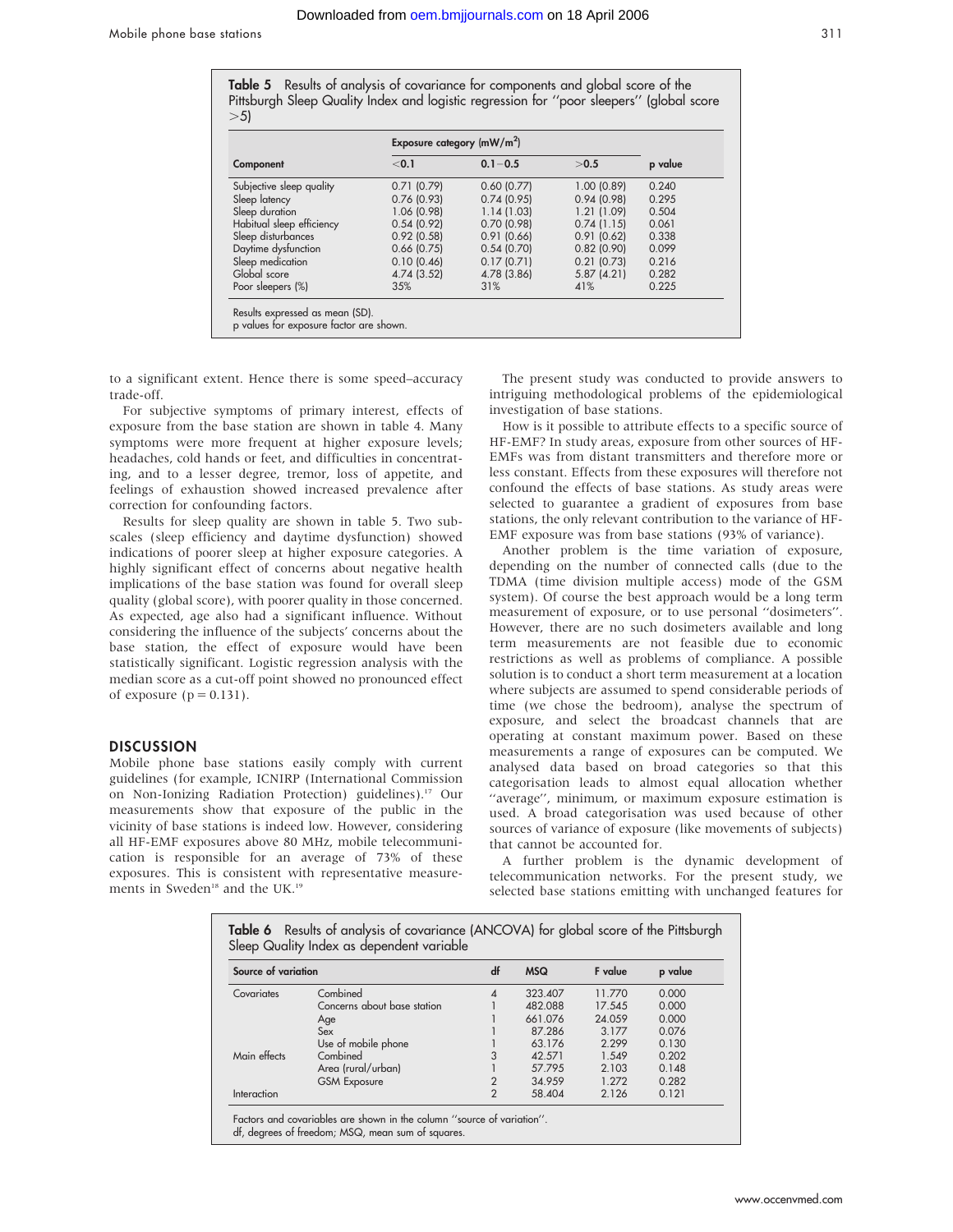# Main messages

- Exposure from mobile phone base stations is orders of magnitude below current guideline levels.
- Self-reported symptoms like headache and difficulties in concentrating show an association with microwave exposure from base stations, not attributable to subjects' fear of health effects from these sources.
- Other symptoms, like sleeping problems, seem to be more due to fear of adverse health effects than actual exposure.

at least two years. Furthermore, it was important that no other base station was nearby (which, however, could only be achieved in rural areas).

Because of the much higher exposure during telephoning compared to exposure from base stations, it is hardly conceivable that such small additional exposure could have an effect. However, these exposures have fundamentally different features. Exposure from the base station will be at low, but more or less constant levels for many hours a day, especially during the night. Comparing these levels is inappropriate if long term effects actually exist. If, for example, a subject is using a GSM mobile with a specific energy absorption rate (SAR) of 0.04 W/kg<sup>20</sup> for 10 minutes, this would be roughly equivalent to a 15 day exposure from a base station at an exposure level of  $1 \text{ mW/m}^2$  if the principle of time–dose reciprocity is valid. However, it is not known whether this principle holds for exposure to HF-EMFs.

There is no a priori argument why the much lower levels from base stations should have no effect in the presence of widespread use of mobile telephones. Possible confounding by using a mobile has been considered in this study.

Generally, ratings were higher for most symptoms in subjects expressing concerns about health effects from the base station. Subjects who experience health problems might search for an explanation in their environment and blame the base station; another explanation would be that subjects with concerns are more anxious and also tend to give a more negative view of their body functions, or that some people generally give quite negative answers. Irrespective of these explanations there seem to be effects of exposure that occur independently of the fear of the subjects about the base station affecting their health. This is the case for headaches, cold hands or feet, and difficulties in concentrating, for example. These effects were robust with respect to additional potential confounders (for example, for headaches, inclusion of an indicator of socioeconomic status—years of education and type of occupation—slightly increased the risk estimator for exposure and decreased the p value from 0.017 to 0.016; inclusion of years of living in the present home and overall rating of environmental quality slightly increased the p value to 0.019; inclusion of hours staying at home did not change effect estimates at all). Interestingly these symptoms as well as some others that tended to be increased at higher exposure levels belong to those attributed to the microwave sickness syndrome. However, no clear relationship has been found for sleeping problems that are often mentioned in the public debate. The effect on sleep is dominated by concerns of the subjects of negative health effects of the base station. Many factors are known to influence sleep quality. Only a few could be considered in this study. Since some aspects of sleep quality, like sleep efficiency, showed a tendency for being affected by exposure, future studies should attempt to eliminate additional confounders.

## Policy implications

- Despite very low emissions from mobile phone base stations, more research concerning the effects of radiofrequency radiation from base stations is indicated.
- As a precautionary measure, siting of base stations should be such as to minimise exposure of neighbours.

Concerning symptom reporting there are a number of personality factors for which an association has been established. Among these are state anxiety, depression, and negative affectivity. The main question concerning this range of factors is whether they might act as confounders. In discussions of the microwave sickness syndrome, depression has also been mentioned among the possible effects of exposure; confounding is therefore conceivable. Sleep quality, unspecific symptoms, depression, affectivity, and other personality characteristics are connected with each other in a network of relationships such that a clear understanding of the possible long term effects of exposure may only be determined by longitudinal studies.

No influence of the subjects' fear about negative effects of the base station was found for cognitive performance. There was a small but significant reduction of reaction time for perceptional speed at increased exposure levels. It is interesting to note that such facilitating effects have also been reported during short term experimental exposures<sup>20 22</sup> and a study in teenagers using mobile phones.<sup>21</sup> On the other hand, a study<sup>12</sup> in children chronically exposed to emissions from a radio tower reported increased reaction times and reduced performance in cognitive tasks. We found a reduction of reaction time in adults, but an insignificant decrease of accuracy. Recognition in the medium term memory task showed a reasonable and increasing differentiation between target and distraction items and a decreasing response bias over repeated tests, but there was no indication of an influence of exposure from the base station. Furthermore, cognitive performance varies with factors that have not been controlled or considered in this study. Indices of socioeconomic status, however, were tested and did not modify effect size of base station exposure.

The results of this study indicate that effects of very low but long lasting exposures to emissions from mobile telephone base stations on wellbeing and health cannot be ruled out. Whether the observed association with subjective symptoms after prolonged exposure leads to manifest illness remains to be studied.

## ACKNOWLEDGEMENTS

This study was supported by the Scientific Medical Funds of the Mayor of the City of Vienna and the Government of the County of Carinthia. The assistance of Dr M LMathiaschitz, Mrs G Pridnig, and Mrs B Piegler is gratefully acknowledged.

#### Authors' affiliations .....................

H-P Hutter, H Moshammer, P Wallner, M Kundi, Institute of Environmental Health, Medical University of Vienna, Austria

Competing interests: none

## **REFERENCES**

1 Santini R, Santini R, Le Ruz P, et al. Survey study of people living in the vicinity of cellular phone base stations. Electromagnetic Biology and Medicine 2003;22:41–9.